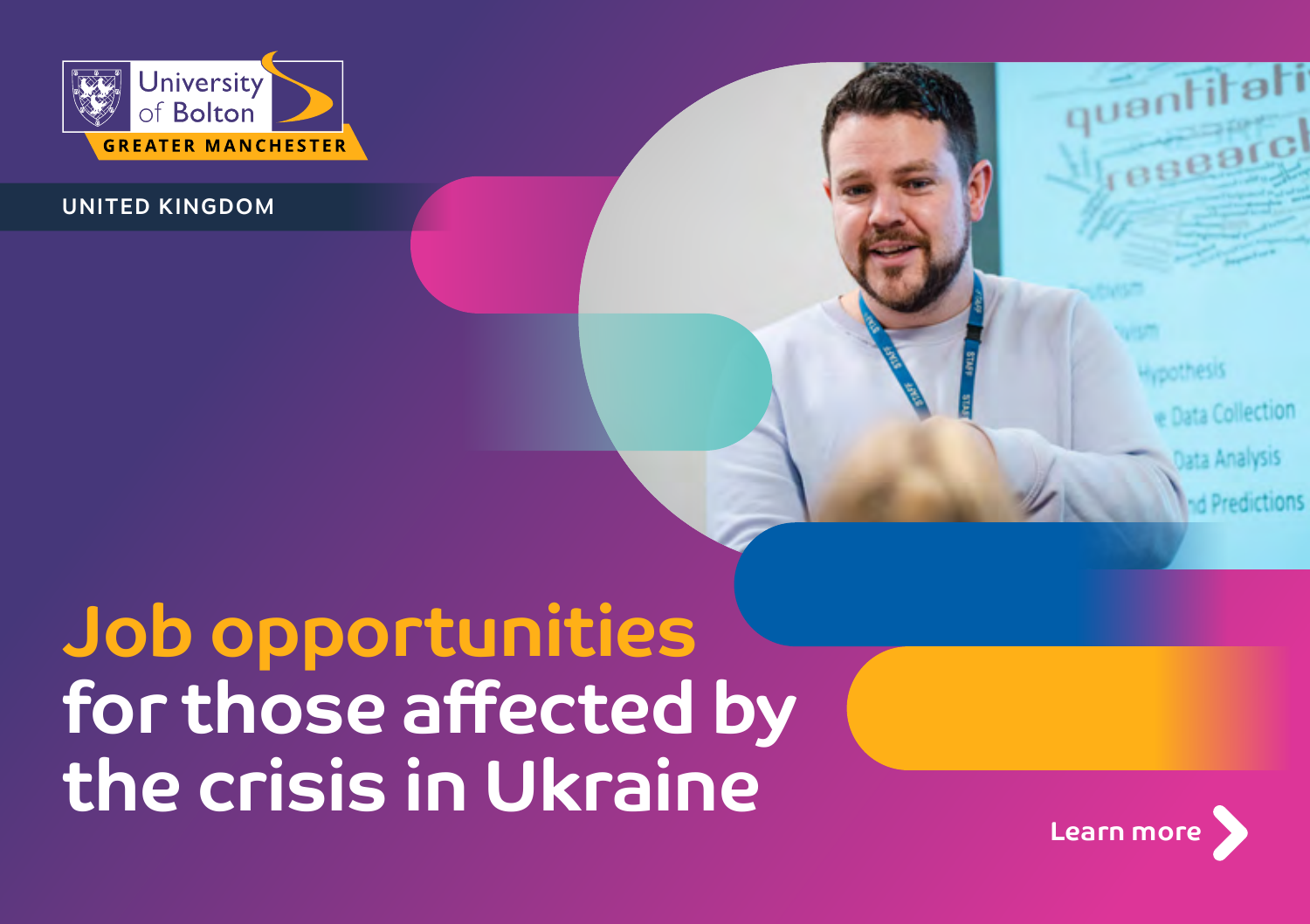# **Here at the University of Bolton, we are proud of our growing reputation as a student focussed University with a diverse student and staff base.**

As a small but diverse agile HEI, we endeavour to respond to the constantly changing national and international landscape. We are in a position to provide prospects to those most in need and wish to support displaced Ukrainian nationals with their job search through a range of employment opportunities. These include; job shadowing, 4-week long work experience and access to our current vacancies at the University. To support further, we also offer a Guaranteed Interview Scheme for our advertised jobs if affected individuals meet all of the essential criteria for a post.

We have a number of University wide opportunities across our academic and professional services including but not limited to **Facilities & Estates**, **Catering**, **Security Services**, **Information Technology**, **Student Administration**, **Human Resources**, **Finance and Student Services** and our multidisciplinary academic areas **Health**, **Nursing & Wellbeing**, **Education**, **Psychology**, **Institute of Management** & **Law**, **Engineering**, **Arts** & **Creative Technologies** and the **School of Medicine** .